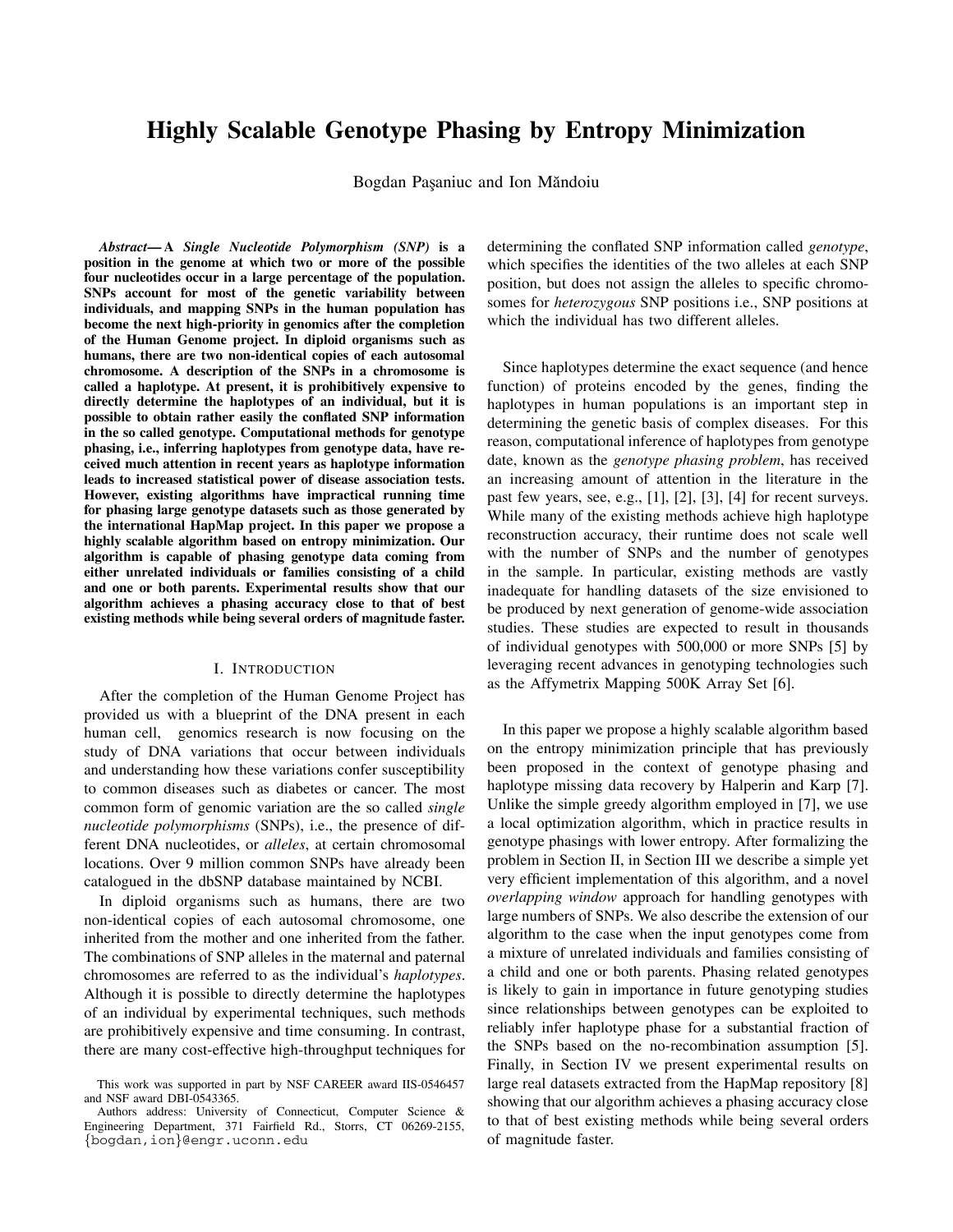#### II. PROBLEM FORMULATION

Following the standard practice, in this paper we restrict our attention to bi-allelic SNPs, which form the vast majority of known SNPs. In this case a haplotype can be represented as a 0/1 vector – typically by representing the most frequent SNP allele as a 0 and the alternate allele as a 1. A genotype can be viewed as a 0/1/2 vector, where 0 (1) means that both chromosomes contain the 0 (1) allele while 2 means that the two chromosomes contain different alleles.

We say that haplotype h is *compatible* with genotype g if  $g(i) = h(i)$  whenever  $g(i) \in \{0, 1\}$ . A pair of haplotypes  $(h_1, h_2)$  *explains* genotype g if  $h_1(i) = h_2(i) = g(i)$ whenever  $g(i) \in \{0,1\}$ , and  $h_1(i) \neq h_2(i)$  whenever  $g(i)=2$ . For a given pair  $(h_1, h_2)$  that explains g we say that  $h_1$  and  $h_2$  are complements with respect to g.

A *phasing* of a set of genotypes  $G$ , each of length  $k$ , is a function  $\phi: G \to \{0,1\}^k \times \{0,1\}^k$ , such that, for every  $g \in G$ ,  $\phi(g)$  is a pair of haplotypes that explain g. For a haplotype h and a phasing  $\phi$ , the *coverage of* h *under*  $\phi$ , denoted by  $cov(h, \phi)$ , is the number of genotypes  $g \in G$ such that  $\phi(g) = (h, h')$  or  $\phi(g) = (h', h)$  plus twice the<br>number of of genotypes  $g \in G$  such that  $\phi(g) = (h, h)$ . As number of of genotypes  $g \in G$  such that  $\phi(g)=(h, h)$ . As in [7], we define the *entropy* of a phasing  $\phi$  as

$$
\mathcal{H}(\phi) = \sum_{h:cov(h,\phi)\neq 0} -\frac{cov(h,\phi)}{2|G|} \log \frac{cov(h,\phi)}{2|G|} \qquad (1)
$$

The **Minimum Entropy Genotype Phasing Problem** can then be defined as follows: Given a set of genotypes, find a phasing with minimum entropy.

### III. ALGORITHM

Halperin and Karp [7] proposed a greedy algorithm for the related minimum-entropy set cover problem, and showed that a variant of this algorithm can be applied to genotype phasing. However, this algorithm cannot be applied directly to phasing long genotypes, i.e., genotypes with large numbers of SNPs. Indeed, in this case each haplotype is likely to be compatible with a single genotype, and thus all phasings are likely to have the same entropy of  $-\log \frac{1}{2|G|}$ . Furthermore, even for short genotypes, the greedy algorithm in [7] is producing phasings whose entropy can be further decreased. In this paper we use the entropy minimization objective of [7] within a local improvement framework. In Section III-A we describe the local improvement algorithm for phasing short genotypes of unrelated individuals. Then, in Sections III-B and III-D we describe extensions of the local improvement algorithm to the problem of phasing long genotypes of unrelated, respectively related individuals.

#### *A. Short genotype phasing*

We have implemented a simple local improvement algorithm for entropy minimization. Our algorithm which we refer to as ENT, starts from a random phasing, then, at each step, finds the genotype whose re-explanation yields the largest decrease in phasing entropy (see Figure 1). The use of random initial phasings is justified by observing

|    | <b>Input:</b> Set $G$ of genotypes<br><b>Output:</b> Phasing $\phi$ of the genotypes in G                                                                             |
|----|-----------------------------------------------------------------------------------------------------------------------------------------------------------------------|
| 1. | Generate a random phasing $\phi$ for genotypes in G                                                                                                                   |
| 2. | <b>Repeat forever</b>                                                                                                                                                 |
|    | 2.1 Find the pair $(g, (h'_1, h'_2))$ such that $\mathcal{H}(\phi')$ is<br>minimized, where $\phi'$ is obtained from $\phi$ by<br>re-explaining q with $(h'_1, h'_2)$ |
|    | 2.2 If $\mathcal{H}(\phi') < \mathcal{H}(\phi)$ , then $\phi \leftarrow \phi'$                                                                                        |
|    | Else exit the repeat loop                                                                                                                                             |
| 3. | Output $\phi$                                                                                                                                                         |

Fig. 1. ENT phasing of short genotypes.

that a random phasing of a genotype with  $i$  heterozygous positions matches the real phasing with probability  $2^{-i}$ .<br>E.g. for the Daly children dataset (see Section IV), random E.g., for the Daly children dataset (see Section IV), random phasing results in an average of 46% correct haplotypes over windows of 5 consecutive SNPs. We have also experimented with a version of the algorithm in which the initial phasing is obtained by running the greedy algorithm of [7]. However, the use of random initial phasings was found to yield convergence to final phasings with lower entropy.

If there exists more than one pair  $(g,(h_1,h_2))$  with minimum  $\mathcal{H}(\phi')$  in step 2.1 of the algorithm, then we pick<br>the pair  $(a, (b, b_0))$  maximizing  $Prob(b_1) \times Prob(b_2)$ the pair  $(g, (h_1, h_2))$  maximizing  $Prob(h_1) \times Prob(h_2)$ , where  $Prob(h)$  is defined as  $\Pi_{1}^{n}p(h[i])$ , and  $p(h[i])$  is the probability of seeing allele  $h[i]$  at position i. probability of seeing allele  $h[i]$  at position i.

# *B. Long genotype phasing*

A common approach to phasing long genotypes is to phase small *non-overlapping windows* of the input genotypes and then stitch together the resulting haplotypes using various statistical approaches. Recently, Eskin, Sharan, and Halperin [9] proposed a dynamic programming algorithm for selecting a set of tiling windows maximizing a natural maximum likelihood function. Our algorithm also uses a window-based approach to phasing long genotypes, however, unlike previous approaches, it employs a set of *overlapping* windows. Each window consists of a set of l "locked" SNPs, which have been previously phased, and a set of  $f$ "free" SNPs, which are currently being phased. For each window, the phasing algorithm proceeds as described in the previous section, except that only re-explanations consistent with the already determined haplotypes of the locked SNPs are considered in the local improvement step (see Figure 2).

The basic implementation of the ENT algorithm takes  $l$  and  $f$  as input parameters. We have also implemented variants of the algorithm that dynamically compute the number of locked, respectively free SNPs based on the input data. These variants pick  $l$  and  $f$  as large as possible subject to the constraint that the numbers of ambiguous (heterozygous or missing) SNP genotypes in the locked, respectively free region of the current window do not exceed twice the number of genotypes. The number of free SNPs f is further constrained to disallow having more than  $7$ ambiguous SNPs in the free region of any genotype.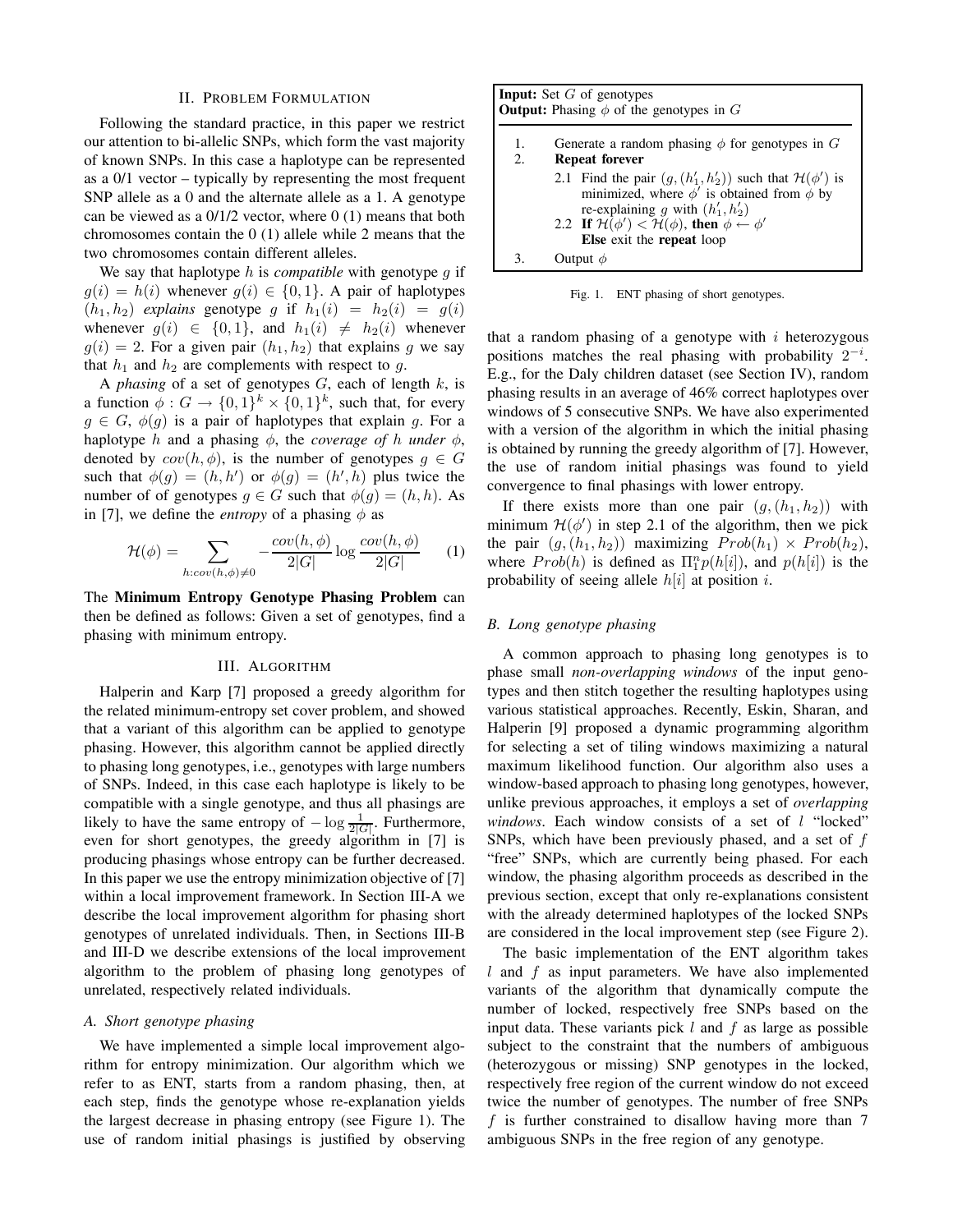| # Free      |      |      |      |      |      | # Locked SNPs |      |      |      |          |
|-------------|------|------|------|------|------|---------------|------|------|------|----------|
| <b>SNPs</b> |      | 2    | 3    | 4    |      | 6             |      | 8    | 9    | Variable |
|             | 19.5 | 37.9 | 38.6 | 38.6 | 39.2 | 42.1          | 44.0 | 43.6 | 42.0 | 39.4     |
| 2           | 15.1 | 10.3 | 13.4 | 25.6 | 24.7 | 30.2          | 26.9 | 30.3 | 28.2 | 18.2     |
| 3           | 12.0 | 8.0  | 6.0  | 10.7 | 17.2 | 23.0          | 19.2 | 22.5 | 24.3 | 11.4     |
| 4           | 11.0 | 8.0  | 5.1  | 5.0  | 6.7  | 8.2           | 13.3 | 19.8 | 15.6 | 6.9      |
| 5           | 8.5  | 6.5  | 5.6  | 4.7  | 4.4  | 5.1           | 7.0  | 7.2  | 7.9  | 5.2      |
| 6           | 7.6  | 6.4  | 4.4  | 5.2  | 4.9  | 5.4           | 5.5  | 5.5  | 5.5  | 5.0      |
| 7           | 8.2  | 5.6  | 6.2  | 5.3  | 5.0  | 5.0           | 5.4  | 5.4  | 5.4  | 5.1      |
| 8           | 6.8  | 6.1  | 5.5  | 6.0  | 5.1  | 5.2           | 5.4  | 4.8  | 5.9  | 5.4      |
| 9           | 6.6  | 5.6  | 4.9  | 4.7  | 4.5  | 5.2           | 5.5  | 5.3  | 5.2  | 4.8      |
| Variable    | 7.0  | 5.6  | 4.5  | 4.9  | 4.7  | 4.7           | 6.5  | 6.5  | 7.3  | 4.2      |
|             |      |      |      |      |      |               |      |      |      |          |

TABLE I

ENT SWITCHING ERROR RATES (%) FOR VARIOUS WINDOW SETTINGS ON THE DALY DATASET.

**Input:** Set G of genotypes **Output:** Phasing  $\phi$  of the genotypes in G

- 1. Divide the genotypes in groups of f consecutive SNPs from left to right
- 2. For each group, add the preceding  $l$  SNPs to create a window of size  $l + f$  SNPs (leftmost window has no locked SNPs and is of size  $f$ )
- 3. Run the phasing algorithm in Figure 1 for each window, in left to right order, where the haplotypes over the locked l SNPs are not allowed to change
- 4. Output the resulting phasing  $\phi$

Fig. 2. ENT phasing of long genotypes.

# *C. Time complexity*

When phasing  $n$  unrelated genotypes over  $k$  SNPs, the algorithm in Figure 1 is run on  $\lfloor k/f \rfloor$  windows. For each window, the algorithm evaluates at most  $n \times 2^f$  candidate pairs of haplotypes for finding the best pair in Step 2.1. Computing the entropy gain for each candidate pair takes constant time. Indeed,  $\mathcal{H}(\phi')$  differs from  $\mathcal{H}(\phi)$  in at most<br>four terms corresponding to the haplotynes that can change four terms corresponding to the haplotypes that can change their coverages, namely the haplotypes explaining q in  $\phi$  and  $\phi'$ . Empirically, the number of iterations required in Step 2<br>of the algorithm in Figure 1 is linear in the number n of of the algorithm in Figure 1 is linear in the number  $n$  of genotypes, resulting in an overall runtime of  $O(n^2 2^f k/f)$ . The number of iterations can be reduced to nearly constant by re-expaining multiple genotypes per iteration. This speedup technique – which results in a runtime that depends nearly linearly on the number of genotypes – will be included in the next implementation of our algorithm, but was not used for obtaining the experimental results in Section IV.

# *D. Phasing related genotypes*

A trio is a nuclear family composed of the two parents plus a child. In the no-recombination assumption each parent passes one of its chromosomes to the child. That is, the child shares one haplotype with the mother and the other one with the father. The no-recombination assumption provides very useful information about phasing all members of a trio. The only situation when there is phasing ambiguity for a given SNP is when all three genotypes are heterozygous at that SNP. For example, in the CEU and YRI trio populations of HapMap [8], the phase of only around 15% of the SNPs is ambiguous, while the phase of the remaining 85% of the SNPs can be inferred based on the no-recombination assumption.

The ENT algorithm described above can be easily adapted to phase families of related genotypes under the norecombination assumption. In order to enforce the norecombination assumption, at each local improvement step, we re-explain a whole family, rather than an individual genotype. The entropy can still be recomputed in constant time after each update by a straightforward extension of the method described in Section III-A. Our current implementation handles trio genotype data as well as mixtures of independent genotypes, full trios, and partial trios consisting of one parent and one child.

### IV. EXPERIMENTS

In a first set of experiments we assessed the effect of the windowing strategy (number of free and locked SNPs) on phasing accuracy of the ENT algorithm. We conducted these experiments on a well-known dataset from Daly et al. [10]. This dataset contains 129 trios from a European population. Each individual was genotyped at 103 SNP positions in the 5q31 region of chromosome 5. The trio genotypes were used to infer as much as possible out of the "true" haplotypes of the children under the no-recombination assumption. We use the following three measures [5] to assess phasing accuracy on the unrelated genotypes of the children in the Daly dataset:

*Switching error.* Given inferred haplotypes  $(h, h')$  of a notype a with true haplotypes  $(f, f')$  the number of genotype g with true haplotypes  $(t, t')$ , the number of switches is defined as the number of times one has to switch switches is defined as the number of times one has to switch between h and h' to obtain t. The number of ambiguous<br>SNPs in a genotype q is the number of 2's (beterozygous SNPs in a genotype  $q$  is the number of 2's (heterozygous positions) plus the number of missing SNP genotypes. The switching error rate (given in percents) for a set  $G$  of  $n$ genotypes is defined as the ratio between the total number of switches and the total number of ambiguous SNPs minus  $n$ , since the maximum number of switches in a genotype is one less than the number of ambiguous SNPs.

*Haplotype accuracy.* The percentage of haplotypes correctly recovered.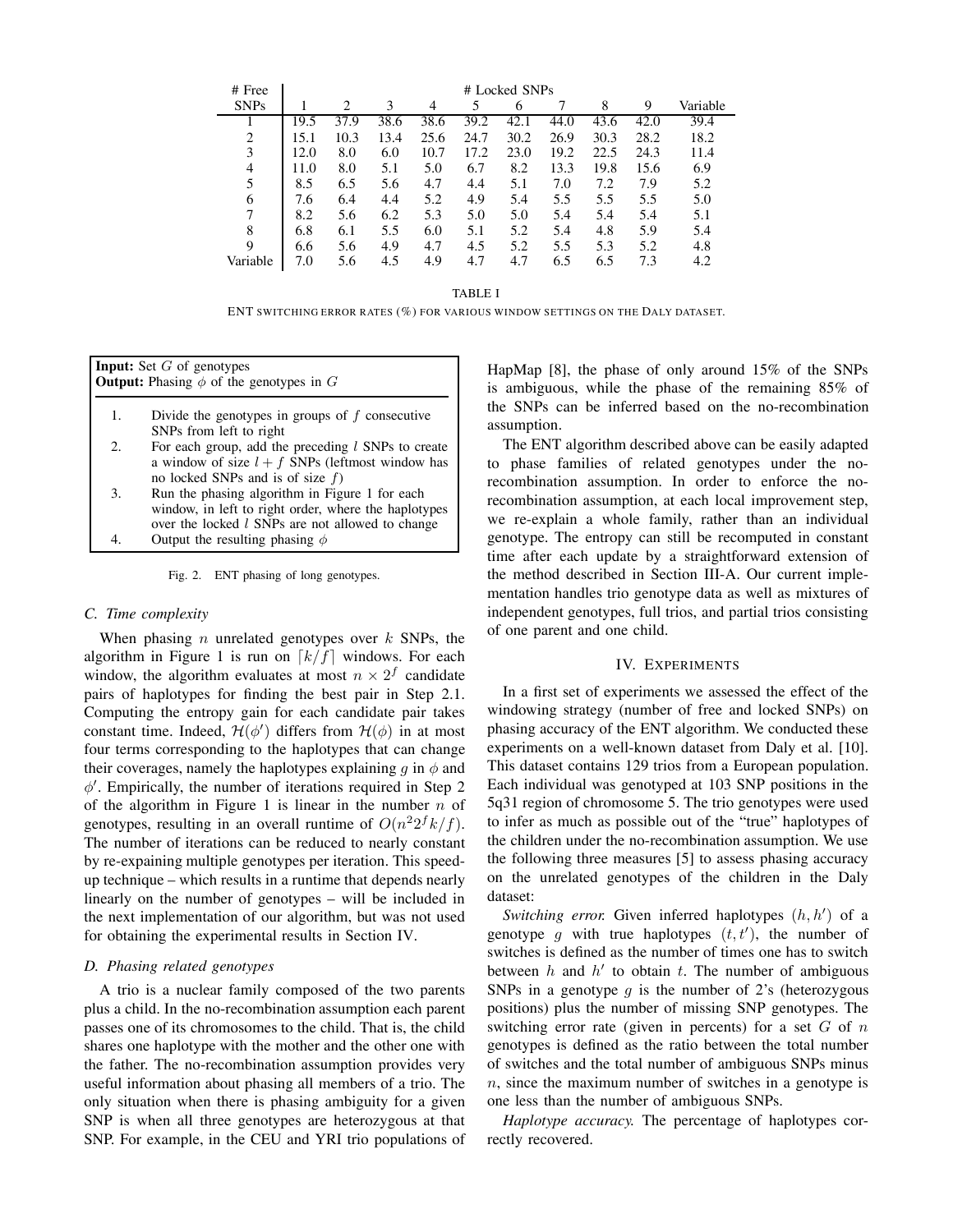*SNP accuracy.* The number of correctly phased SNPs as percentage of the total number of SNPs.

Table I reports the switching error obtained by our ENT algorithm with various settings for the number of free and locked SNPs on the Daly dataset. We varied the number of locked and free SNPs from 1 to 9, and also included in comparison the ENT variants which dynamically choose either one or both  $l$  and  $f$  as described in Section III-B. The version that chooses both  $l$  and  $f$  dynamically yields the smallest switching error, with next best results being obtained by using fixed window sizes with 5 locked and 5 free SNPs.

Table II gives all three accuracy measures for the two best performing variants of ENT, the widely used PHASE [11], and the more recent GERBIL [12] and 2SNP [13] phasing algorithms. The two ENT variants have slightly worse, yet very close accuracy compared to the other methods.

Unfortunately, the methods in [11], [12], [13] do not directly handle trio data. An extension of PHASE to trio data has been described in [5], however, its runtime does not scale well to very large trio datasets such as those generated in the HapMap project [8]. To test the scalability of the ENT algorithm, in a second set of experiments we used two datasets from HapMap Phase I release 16a, each one consisting of 30 trios. The first dataset was collected from a population of Utah residents with ancestry from northern and western Europe (CEU), and the other one from a population of Yoruba people of Ibadan, Nigeria (YRI).

As reported on the HapMap website, phasing these datasets using the trio version of the PHASE algorithm [5] requires extensive computational resources (months of CPU time on two clusters with a combined total of 238 nodes) and for this reason the haplotypes can be recomputed only for major releases of the datasets. In contrast, only a few hours on a 2.8GHz Pentium Xeon computer were required by the ENT variant which dynamically picks the number of locked and free SNPs. In Table III we report the accuracy of ENT phasing with respect to the results obtained by PHASE. The accuracy is computed as the number of *trio ambiguous SNPs* – i.e., positions in which all three members of the trio have ambiguous SNPs – that are differently phased by ENT and PHASE, as percentage of the total number of trio ambiguous SNPs. Of the approximately 15% of the SNPs that are trio ambiguous, only 7-12% are inferred differently by ENT and PHASE, depending on the population and the chromosome. Thus, our method results in a SNP genotyping difference of 1-2% with respect to PHASE, while being many orders of magnitude faster.

In the above experiments, the ENT algorithm was run on the genotypes inferred from the PHASE haplotypes since the corresponding genotypes (which most likely have missing data) are not available at [8]. In order to test the capacity of our method to recover missing alleles we randomly deleted 1%, 2%, 5%, and 10% of the genotype SNPs and used the genotypes with missing data as input to ENT. In Table IV we report the number of SNPs where our algorithm recovers correctly the missing alleles as percentage of the total number of deleted SNPs. The recovery accuracy varies with the

|                    | Switching<br>error $(\%)$ | Haplotype<br>accuracy $(\%)$ | <b>SNP</b><br>accuracy $(\% )$ |
|--------------------|---------------------------|------------------------------|--------------------------------|
| PHASE 2.1          | 3.09                      | 55.81                        | 98.29                          |
| <b>GERBIL</b>      | 3.18                      | 44.96                        | 97.89                          |
| 2SNP               | 3.18                      | 51.16                        | 98.58                          |
| <b>ENT</b> Var/Var | 4.21                      | 42.64                        | 97.96                          |
| <b>ENT 5/5</b>     | 4.36                      | 45.74                        | 97.85                          |

#### TABLE II

PHASING ACCURACY OF DIFFERENT METHODS ON THE DALY DATASET.

percentage of deleted data, but is on the average over 97.5% for the CEU population and over 95.8% percent for the YRI population.

## V. CONCLUSIONS

In this paper we have presented a highly scalable algorithm for genotype phasing based on entropy minimization. Experimental results on large datasets extracted from the HapMap repository show that our algorithm is several orders of magnitude faster than existing phasing methods while achieving a phasing accuracy close to that of best existing methods. The source code of our implementation is available from the authors upon request.

#### **REFERENCES**

- [1] D. Gusfield, "An overview of combinatorial methods for haplotype inference," in *Proc. DIMACS/RECOMB Satellite Workshop on Computational Methods for SNPs and Haplotype Inference*, 2004, pp. 9–25.
- [2] B. Halldorsson, V. Bafna, N. Edwards, R. Lippert, S. Yooseph, and S. Istrail, "A survey of computational methods for determining haplotypes," in *Proc. DIMACS/RECOMB Satellite Workshop on Computational Methods for SNPs and Haplotype Inference*, 2004, pp. 26– 47.
- [3] T. Niu, "Algorithms for inferring haplotypes," *Genet. Epid.*, vol. 27, pp. 334–347, 2004.
- [4] R. Salem, J. Wessel, and N. Schork, "A comprehensive literature review of haplotyping software and methods for use with unrelated individuals," *Human Genomics*, vol. 2, pp. 39–66, 2005.
- [5] J. Marchini, D. Cutler, N. Patterson, M. Stephens, E. Eskin, E. Halperin, S. Lin, Z. Qin, H. Munro, G. Abecasis, P. Donnelly, and International HapMap Consortium, "A comparison of phasing algorithms for trios and unrelated individuals," *American Journal of Human Genetics*, vol. 78, pp. 437–450, 2006.
- [6] http://www.affymetrix.com/products/arrays/ specific/500k.affx.
- [7] E. Halperin and R. Karp, "The minimum-entropy set cover problem," in *Proc. Annual International Colloquium on Automata, Languages and Programming (ICALP)*, 2004.
- [8] http://www.hapmap.org/.
- [9] E. Eskin, E. Halperin, and R. Sharan, "Optimally phasing long genomic regions using local haplotype predictions," (to appear).
- [10] M. Daly, J. Rioux, S. Schaffner, T. Hudson, and E. Lander, "Highresolution haplotype structure in the human genome." *Nature Genetics*, vol. 29, no. 2, pp. 229–232, 2001.
- [11] M. Stephens and N. J. Smith and Peter Donnelly, "A new statistical method for haplotype reconstruction from population data," *American Journal of Human Genetics*, vol. 68, pp. 978–989, 2001.
- [12] G. Kimmel and R. Shamir, "Gerbil: Genotype resolution and block identification using likelihood," *Proceedings of the National Academy of Sciences of the United States of America*, vol. 102, pp. 158–162, 2005.
- [13] D. Branza and A. Zelikovsky, "2snp: scalable phasing based on 2-snp haplotypes," *Bioinformatics*, vol. 22, no. 3, pp. 371–373, 2006.